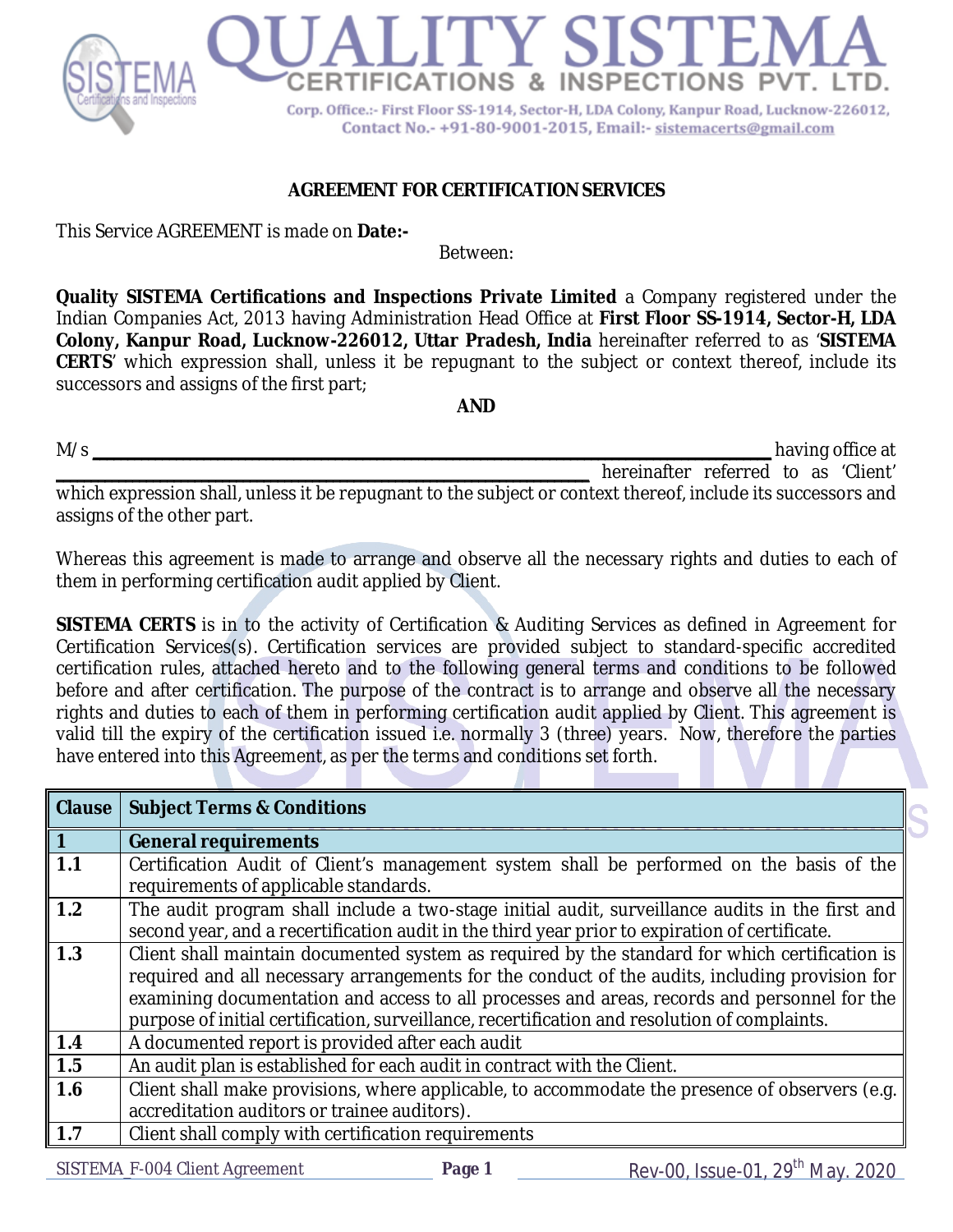

| <b>Clause</b>    | <b>Subject Terms &amp; Conditions</b>                                                                                                                                                                                                                                                                                                                                                                                                                                                                                                                                                                                                                                                                                                                                                                                                                                                                                                                                                                                                                                                                                                                                                                                                                                                                                                      |
|------------------|--------------------------------------------------------------------------------------------------------------------------------------------------------------------------------------------------------------------------------------------------------------------------------------------------------------------------------------------------------------------------------------------------------------------------------------------------------------------------------------------------------------------------------------------------------------------------------------------------------------------------------------------------------------------------------------------------------------------------------------------------------------------------------------------------------------------------------------------------------------------------------------------------------------------------------------------------------------------------------------------------------------------------------------------------------------------------------------------------------------------------------------------------------------------------------------------------------------------------------------------------------------------------------------------------------------------------------------------|
| $\overline{2}$   | <b>Public Notice</b>                                                                                                                                                                                                                                                                                                                                                                                                                                                                                                                                                                                                                                                                                                                                                                                                                                                                                                                                                                                                                                                                                                                                                                                                                                                                                                                       |
|                  | SISTEMA CERTS maintains a list of its Certified Organizations. The information in the list is<br>available to the public on its website i.e. <b>www.sistemacerts.com</b> . Updates to the list will be<br>performed on monthly basis                                                                                                                                                                                                                                                                                                                                                                                                                                                                                                                                                                                                                                                                                                                                                                                                                                                                                                                                                                                                                                                                                                       |
| $\overline{3}$   | <b>Responsibility of SISTEMA CERTS</b>                                                                                                                                                                                                                                                                                                                                                                                                                                                                                                                                                                                                                                                                                                                                                                                                                                                                                                                                                                                                                                                                                                                                                                                                                                                                                                     |
|                  | This agreement shall become a contract between the Organization and upon its acceptance, in<br>SISTEMA CERTS the space below by SISTEMA CERTS and the Organizations' authorized<br>representative. This agreement, upon such acceptance, is mutually agreed to contain all and the<br>only agreements between SISTEMA CERTS and the Organization, and that no representative or<br>representative from either party has made any statements, representations or arguments,<br>verbal or written, which contradicts or adds to this agreement.                                                                                                                                                                                                                                                                                                                                                                                                                                                                                                                                                                                                                                                                                                                                                                                              |
|                  | SISTEMA CERTS reserves the right to make revisions to the contract and to issue a new<br>agreement, which will become a contract between the Organization and SISTEMA CERTS when<br>accepted by both parties. Except as otherwise provided herein, both SISTEMA CERTS and the<br>Organization may terminate this agreement without cause upon written notice of such<br>termination within thirty days prior to the date of such termination with the exception that<br>accrued fees shall be payable in accordance with the terms contained herein. As a party to this<br>agreement, SISTEMA CERTS is responsible for conducting the assessments and providing<br>certification in accordance with the current issue of SISTEMA CERTS Quality Management<br>Systems Certification Scheme Regulations to ISO series of standards which forms an integral<br>part of this Agreement. . SISTEMA CERTS as an accredited certification body does not provide<br>any consultancy or internal audit services or assistance in the implementation of documented<br>quality system to any organization preparatory to its assessment for certification. SISTEMA<br>CERTS will keep the Organization updated on changing certification requirements, Certification<br>process, surveillance, re-certification and Resolution of complaints, if any. |
| $\boldsymbol{4}$ | <b>Responsibility of Organization</b>                                                                                                                                                                                                                                                                                                                                                                                                                                                                                                                                                                                                                                                                                                                                                                                                                                                                                                                                                                                                                                                                                                                                                                                                                                                                                                      |
|                  | As a part to this agreement, the 'Client' agrees to provide SISTEMA CERTS with all documents,<br>information and facilities at sites as required, to enable SISTEMA CERTS to provide its services<br>under this Agreement and sites will be audited as per the sample plan prepared by SISTEMA<br>CERTS. And that the 'Client' shall clarify all safety norms & shall ensure the safety for the<br>Auditor/Lead Auditor/Technical Expert or any other person (including but not limited to<br>Representative or accreditation) accompanying with the Auditor.                                                                                                                                                                                                                                                                                                                                                                                                                                                                                                                                                                                                                                                                                                                                                                              |
| 5                | <b>Financial Terms</b>                                                                                                                                                                                                                                                                                                                                                                                                                                                                                                                                                                                                                                                                                                                                                                                                                                                                                                                                                                                                                                                                                                                                                                                                                                                                                                                     |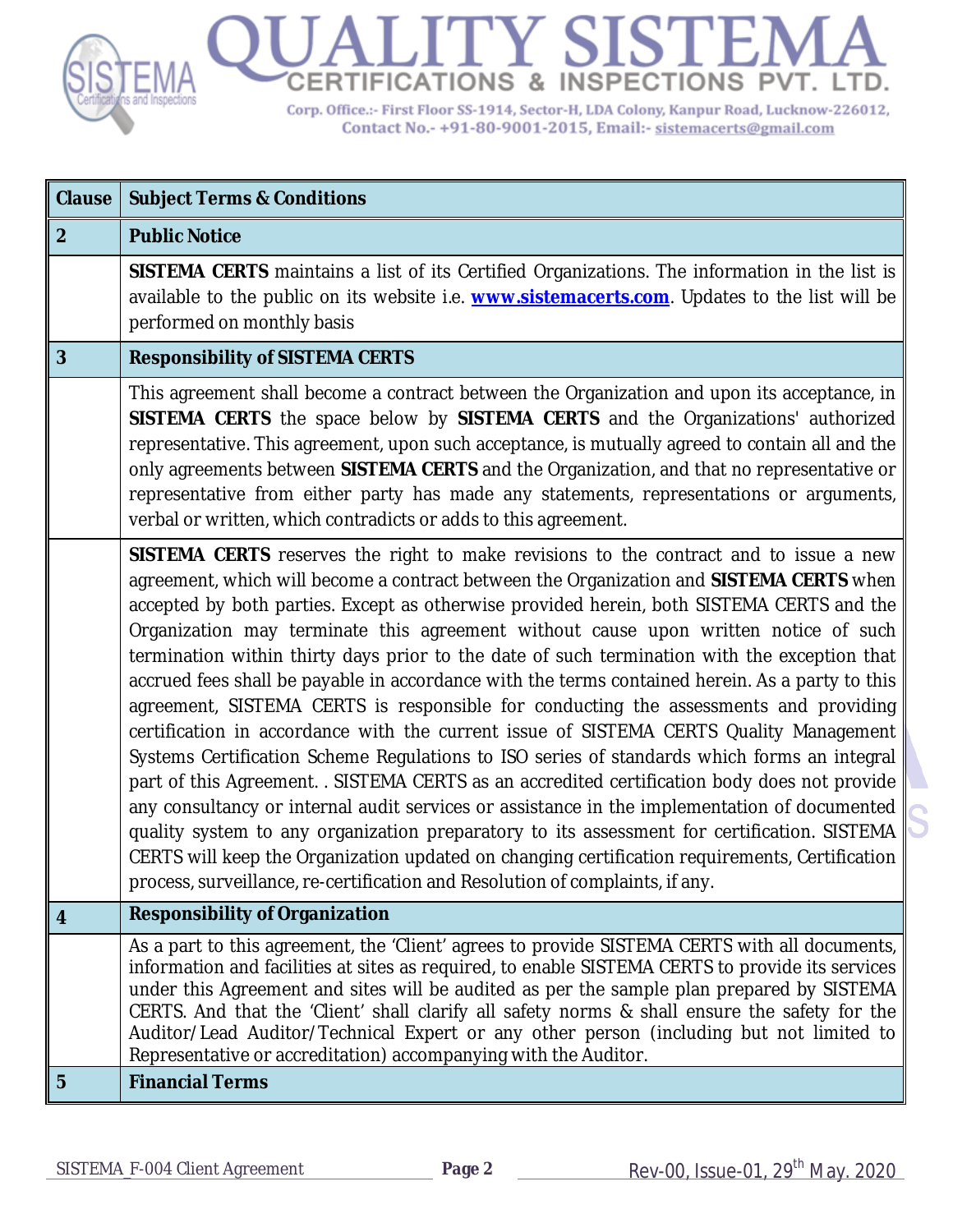

| <b>Clause</b>  | <b>Subject Terms &amp; Conditions</b>                                                                                                                                                                                                                                                                                                                                                                                                                                                 |                                                                                                                                                                                                                                    |        |
|----------------|---------------------------------------------------------------------------------------------------------------------------------------------------------------------------------------------------------------------------------------------------------------------------------------------------------------------------------------------------------------------------------------------------------------------------------------------------------------------------------------|------------------------------------------------------------------------------------------------------------------------------------------------------------------------------------------------------------------------------------|--------|
| 5.1            | Invoices / Performa Invoices for services rendered in accordance with certification services<br>agreement upon the basis of the Application Form for Registration duly signed by the<br>Organization & shall be submitted to the organization. Charges and fees shall be based on<br>SISTEMA CERTS's Schedule of Fees identified in ACS(s) effective at the time when agreement is<br>accepted or as amended and agreed to by both parties.<br>Invoices shall be payable upon receipt |                                                                                                                                                                                                                                    |        |
|                | SI. No.                                                                                                                                                                                                                                                                                                                                                                                                                                                                               | <b>Particular of Charges</b>                                                                                                                                                                                                       | In INR |
|                | 1                                                                                                                                                                                                                                                                                                                                                                                                                                                                                     | <b>Application fees</b>                                                                                                                                                                                                            |        |
|                | $\overline{2}$                                                                                                                                                                                                                                                                                                                                                                                                                                                                        | Stage 1 Audit Fee                                                                                                                                                                                                                  |        |
|                | 3                                                                                                                                                                                                                                                                                                                                                                                                                                                                                     | Stage 2 Audit Fee                                                                                                                                                                                                                  |        |
|                | $\overline{\mathbf{4}}$                                                                                                                                                                                                                                                                                                                                                                                                                                                               | <b>Certification Fee</b>                                                                                                                                                                                                           |        |
|                | 5                                                                                                                                                                                                                                                                                                                                                                                                                                                                                     | Travel & Conveyance                                                                                                                                                                                                                |        |
|                |                                                                                                                                                                                                                                                                                                                                                                                                                                                                                       | <b>Total Fees (Initial)</b>                                                                                                                                                                                                        |        |
|                | 6                                                                                                                                                                                                                                                                                                                                                                                                                                                                                     | 1st Surveillance Audit Fee                                                                                                                                                                                                         |        |
|                | $\overline{7}$                                                                                                                                                                                                                                                                                                                                                                                                                                                                        | 2 <sup>nd</sup> Surveillance Audit Fee                                                                                                                                                                                             |        |
|                |                                                                                                                                                                                                                                                                                                                                                                                                                                                                                       | Total fees for 3 years                                                                                                                                                                                                             |        |
|                | <b>EXCLUSION:</b>                                                                                                                                                                                                                                                                                                                                                                                                                                                                     |                                                                                                                                                                                                                                    |        |
|                |                                                                                                                                                                                                                                                                                                                                                                                                                                                                                       | (1) Service tax shall be charged at the current prevailing government rates<br>(2) All travelling, lodging and boarding expenses shall be borne by the client on actual<br>basis; Comfortable arrangement by client is preferable. |        |
| 5.2            |                                                                                                                                                                                                                                                                                                                                                                                                                                                                                       | Postponement of confirmed on-site audit dates may result in charges up to 50 percent of                                                                                                                                            |        |
|                |                                                                                                                                                                                                                                                                                                                                                                                                                                                                                       | scheduled on-site assessment plus all pre-paid expenses.                                                                                                                                                                           |        |
| 5.3            |                                                                                                                                                                                                                                                                                                                                                                                                                                                                                       | In the event an account is not paid or otherwise resolved within 30 days after the date of<br>invoice, Thereafter, interest will be become chargeable on the outstanding amount $@$ 18% per                                        |        |
|                | annum.                                                                                                                                                                                                                                                                                                                                                                                                                                                                                |                                                                                                                                                                                                                                    |        |
|                | SISTEMA CERTS may at its option:                                                                                                                                                                                                                                                                                                                                                                                                                                                      |                                                                                                                                                                                                                                    |        |
|                |                                                                                                                                                                                                                                                                                                                                                                                                                                                                                       | • Refuse any further consideration of the agreement,                                                                                                                                                                               |        |
|                |                                                                                                                                                                                                                                                                                                                                                                                                                                                                                       | • Not issue a certification document or                                                                                                                                                                                            |        |
|                |                                                                                                                                                                                                                                                                                                                                                                                                                                                                                       | • Terminate this agreement with reasons in writing                                                                                                                                                                                 |        |
| 5.4            |                                                                                                                                                                                                                                                                                                                                                                                                                                                                                       | Fees and expenses incurred by SISTEMA CERTS in connection with collecting past due accounts<br>shall be the responsibility of the Organization.                                                                                    |        |
| 5.5            |                                                                                                                                                                                                                                                                                                                                                                                                                                                                                       | Certificate of Registration will only be issued upon successful assessment and when the                                                                                                                                            |        |
|                |                                                                                                                                                                                                                                                                                                                                                                                                                                                                                       | outstanding invoices have been settled                                                                                                                                                                                             |        |
| 6              | <b>Special Visit</b>                                                                                                                                                                                                                                                                                                                                                                                                                                                                  |                                                                                                                                                                                                                                    |        |
|                |                                                                                                                                                                                                                                                                                                                                                                                                                                                                                       | Fees for special Surveillance visits, as and when, required to be made to the Organizations<br>premises, will be specifically quoted and charged, separately.                                                                      |        |
|                |                                                                                                                                                                                                                                                                                                                                                                                                                                                                                       |                                                                                                                                                                                                                                    |        |
| $\overline{7}$ |                                                                                                                                                                                                                                                                                                                                                                                                                                                                                       | <b>Pre Certification Terms and Conditions</b>                                                                                                                                                                                      |        |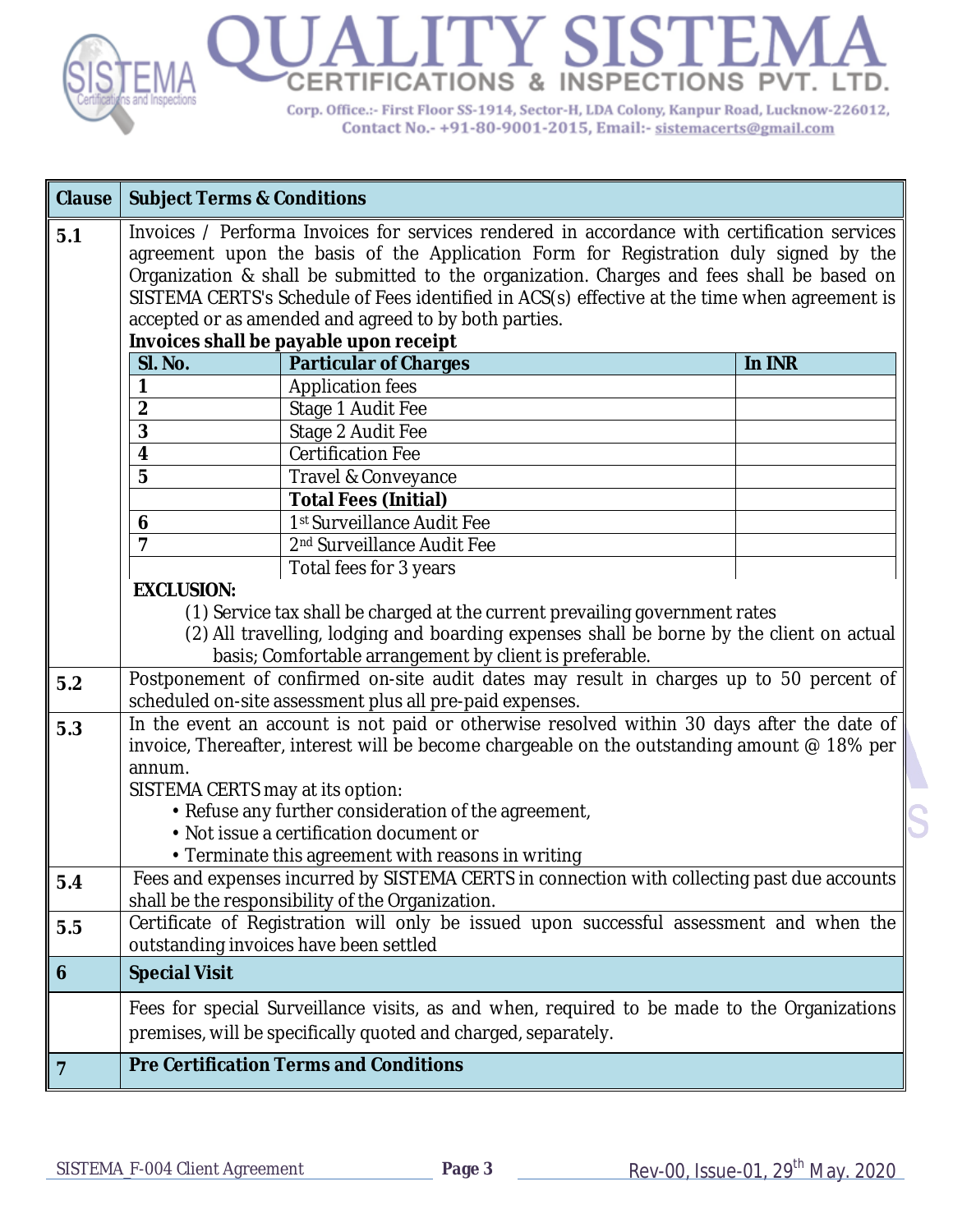

| <b>Clause</b> | <b>Subject Terms &amp; Conditions</b>                                                                                                                                                                                                                                                                                                                                                                                                                                                                                                                                                                                                                                                                                  |
|---------------|------------------------------------------------------------------------------------------------------------------------------------------------------------------------------------------------------------------------------------------------------------------------------------------------------------------------------------------------------------------------------------------------------------------------------------------------------------------------------------------------------------------------------------------------------------------------------------------------------------------------------------------------------------------------------------------------------------------------|
| 7.1           | The Organization agrees to comply with relevant provisions of applicable ISO(9001) standard<br>requirements, with the requirements for certification-granting, maintaining, reducing,<br>extending, suspending, withdrawing certification and recertification as specified in Certification<br>Rules. If the organization has multiple sites the agreement shall cover all the sites covered by<br>the scope of the certification.                                                                                                                                                                                                                                                                                     |
| 7.2           | The accreditation body can select any accredited client for witness audit. The client shall permit<br>for the witness audit and allow the accreditation body assessor's to assess the competency of<br>the SISTEMA CERTS auditor. There shall be no additional charges for witness audit and logistic<br>expenses shall be borne by SISTEMA CERTS.                                                                                                                                                                                                                                                                                                                                                                     |
| 7.3           | Due to any circumstances whatsoever, SISTEMA CERTS can visit the client any time and if this<br>visit is not for the purpose of Surveillance or follow-up audit, then fee based on the man-day,<br>travel and lodging will be charged to the client.                                                                                                                                                                                                                                                                                                                                                                                                                                                                   |
| 7.4           | When requested, Organization shall make available all documents including complaint and<br>related matters to SISTEMA CERTS.                                                                                                                                                                                                                                                                                                                                                                                                                                                                                                                                                                                           |
| 7.5           | SISTEMA CERTS shall not be liable for any loss or damage due to any failure or delay in<br>performance of this agreement resulting from any cause beyond our reasonable control,<br>compliance with applicable regulations or directive of national, state or local governments is the<br>responsibility of the client.                                                                                                                                                                                                                                                                                                                                                                                                |
| 7.6           | Client will agree to ensure that the auditors/assessors are properly briefed about health, safety<br>and other necessary safety hazards that they may encounter during the audits. Client will be<br>responsible for providing them with the personnel protective / safety equipment during the<br>audits.                                                                                                                                                                                                                                                                                                                                                                                                             |
| 7.7           | Any statutes of limitations notwithstanding, the Organization agrees that its right to bring or<br>assert against SISTEMA CERTS any and all claims, demands, or proceedings, whether in<br>arbitration or otherwise, shall be waived unless notice is received by SISTEMA CERTS within<br>thirty days after the Organization has taken notice of or should reasonably have been expected<br>to have had notice of the basis for such claims; but it should be within ninety days of the service<br>provided by SISTEMA CERTS. Any arbitration or legal proceedings shall be treated as time<br>barred/null and void if notice is not received by SISTEMA CERTS within 90 days of its providing<br>service on the basis |
| 7.8           | Travel expenses of Assessment staff will be charged at actual from our nearest office. Boarding<br>and lodging expenses shall be charged at actual where the assessment staff is required to travel<br>overnight.                                                                                                                                                                                                                                                                                                                                                                                                                                                                                                      |
| 7.9           | The Certification process shall be initiated after the acceptance of this agreement.                                                                                                                                                                                                                                                                                                                                                                                                                                                                                                                                                                                                                                   |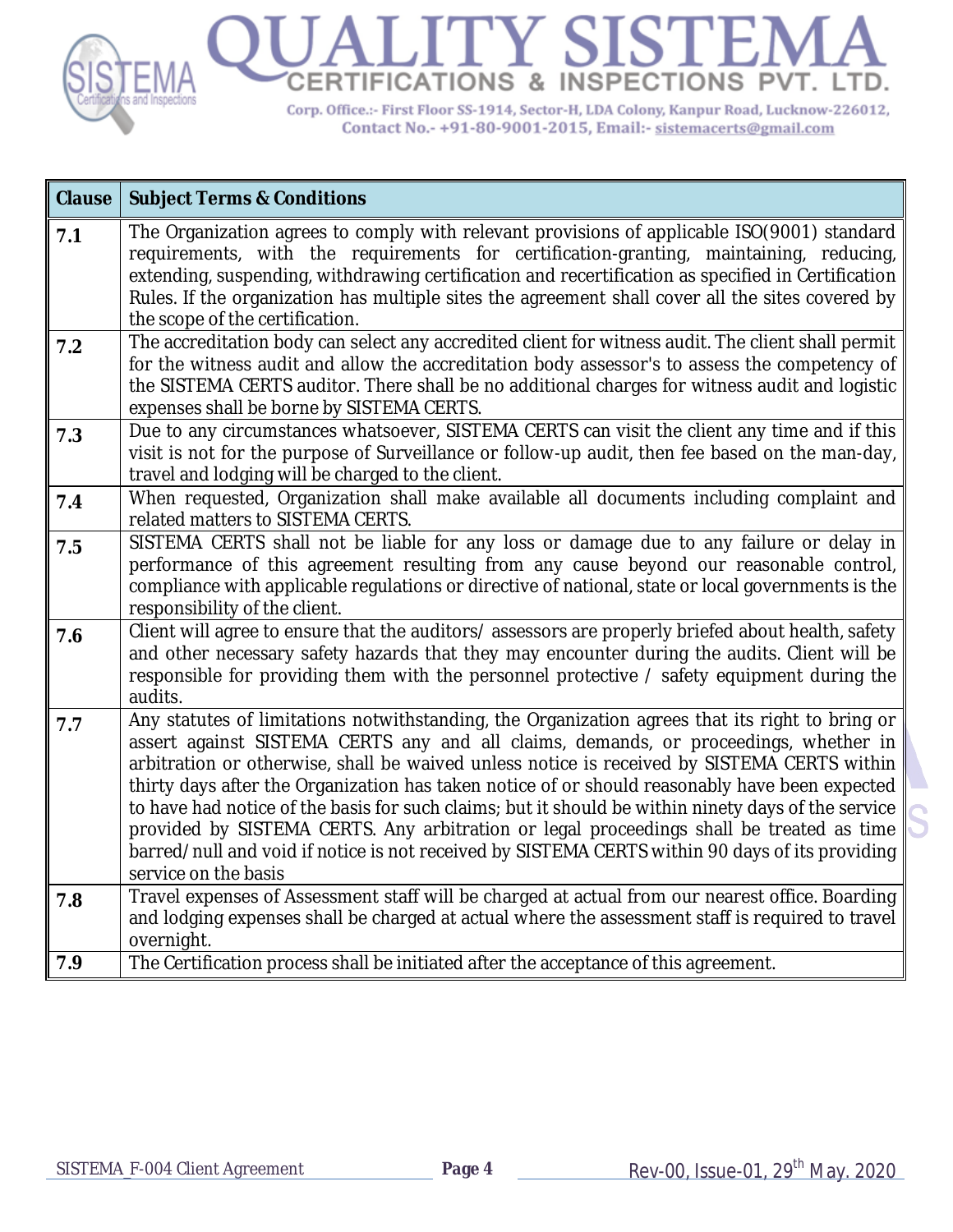

| <b>Clause</b> | <b>Subject Terms &amp; Conditions</b>                                                                                                                                                                                                                                                                                                                                                                                                                                                                                                                                                                                                                                                                                                                                                                                                                                                                                                                               |
|---------------|---------------------------------------------------------------------------------------------------------------------------------------------------------------------------------------------------------------------------------------------------------------------------------------------------------------------------------------------------------------------------------------------------------------------------------------------------------------------------------------------------------------------------------------------------------------------------------------------------------------------------------------------------------------------------------------------------------------------------------------------------------------------------------------------------------------------------------------------------------------------------------------------------------------------------------------------------------------------|
| 7.10          | For the scopes not available with the certification body, the validity of certificate is contingent<br>upon the organization agreeing and meeting the requirements specified in Certification Rules as<br>given in our website and this agreement. The conformity with the requirements for certification<br>is the responsibility of the organization. SISTEMA CERTS shall issue a non-accredited certificate.<br>As per the terms mutually agreed a fresh accredited certificate may be issued as and when the<br>activity is accredited by Accreditation Body. In the event the client is issued a non-accredited<br>certificate, SISTEMA CERTS can provide an accredited certificate only after doing a fresh audit<br>as per the terms mutually agreed. In case any change of rules or methodology is advised by the<br>accreditation body, the same shall be applicable for certification body and the client for<br>maintaining the validity of Certificate. |
| 7.11          | After the acceptance of ACS, if the applicant wishes to cancel it, the advance or any other charges<br>paid shall not be refundable. Liability of certification body is limited to a maximum of amount<br>equivalent to the fees paid by the client. The offer given in ACS is valid for 60 days from the date<br>of issuance.                                                                                                                                                                                                                                                                                                                                                                                                                                                                                                                                                                                                                                      |
| 7.12          | This Agreement will be governed exclusively by the laws prevailing under the jurisdiction of<br>Lucknow, UP courts only. In the event of any dispute the client/ organization and Certification<br>Body agreed to submit exclusively to the jurisdiction of the courts located at Lucknow, UP for<br>resolution of any dispute arising out of or in connection with this agreement.                                                                                                                                                                                                                                                                                                                                                                                                                                                                                                                                                                                 |
| 7.13          | Having read and understood the terms of this agreement both the parties have entered into this<br>agreement.                                                                                                                                                                                                                                                                                                                                                                                                                                                                                                                                                                                                                                                                                                                                                                                                                                                        |
| 7.14          | The client shall agree allow and give access to Auditors and /or personnel from Accreditation<br>Body to witness the audit carried out SISTEMA CERTS.                                                                                                                                                                                                                                                                                                                                                                                                                                                                                                                                                                                                                                                                                                                                                                                                               |
| 8             | <b>Post Certification Terms and Conditions</b>                                                                                                                                                                                                                                                                                                                                                                                                                                                                                                                                                                                                                                                                                                                                                                                                                                                                                                                      |
| 8.1           | Certificates: Certificates of conformity issued by SISTEMA CERTS shall be the property of<br>SISTEMA CERTS and that these shall be returned to SISTEMA CERTS if and when the certificate<br>is withdrawn.                                                                                                                                                                                                                                                                                                                                                                                                                                                                                                                                                                                                                                                                                                                                                           |
| 8.2           | Use of Logos and Marks: Right to use Logo is granted and the use of the logo is subject to<br>restrictions. The use of logo / marks does not imply that product / service is Marks certified.<br>Logo and shall not be used during the period of suspension / withdrawal of certificate.                                                                                                                                                                                                                                                                                                                                                                                                                                                                                                                                                                                                                                                                            |
| 8.3           | <b>Voluntary withdrawal:</b> Client may request for suspension / withdrawal of certificate on<br>temporary basis if they feel that their existing system does not comply / conform to the<br>requirements of the standard.                                                                                                                                                                                                                                                                                                                                                                                                                                                                                                                                                                                                                                                                                                                                          |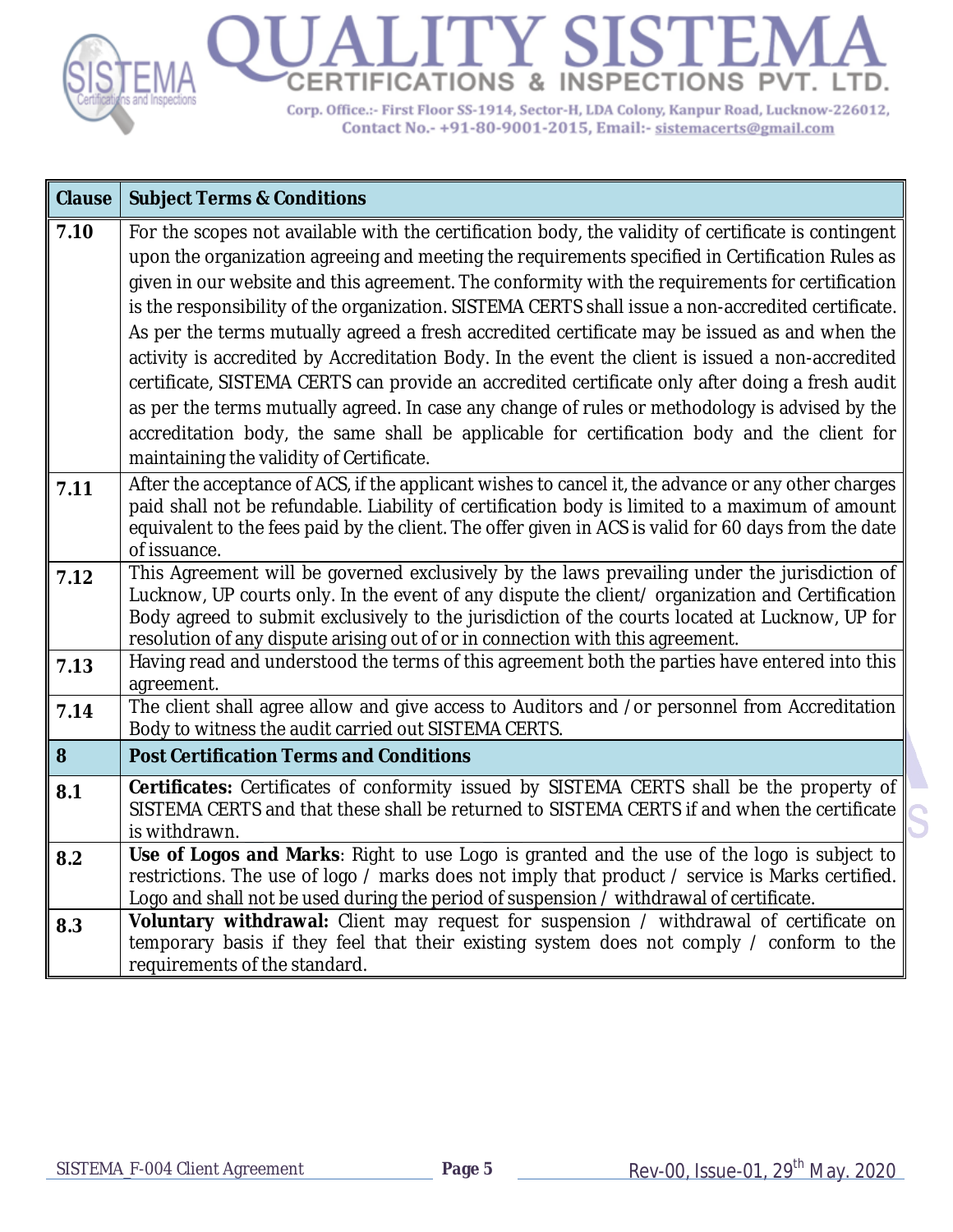

| <b>Clause</b> | <b>Subject Terms &amp; Conditions</b>                                                                                                                                                                                                                                                                                                                                                                                                                                                                                                                                                                                                                                                                                                                                                                                                                                                                                                                                                                                                                                                                                                                                   |
|---------------|-------------------------------------------------------------------------------------------------------------------------------------------------------------------------------------------------------------------------------------------------------------------------------------------------------------------------------------------------------------------------------------------------------------------------------------------------------------------------------------------------------------------------------------------------------------------------------------------------------------------------------------------------------------------------------------------------------------------------------------------------------------------------------------------------------------------------------------------------------------------------------------------------------------------------------------------------------------------------------------------------------------------------------------------------------------------------------------------------------------------------------------------------------------------------|
| 8.4           | Suspension and withdrawal: SISTEMA CERTS will impose the suspension based on the<br>conditions defined in this agreement and in our logo rules which is provided to the client.<br>SISTEMA CERTS will Suspend and / or Withdraw the certificate if the client fails to meet the<br>requirements of the Standard or Criteria, fees and / or expenses incurred by SISTEMA CERTS<br>are not paid / cleared and also in the opinion of the auditor that the terms of business of<br>SISTEMA CERTS you are complying with, is not established. Information about suspension of<br>your certificate status will be publishing in our website. In case of suspension you will refrain<br>from using our logo or accreditation body logo or any claim to your certification status until the<br>suspension is revoked. The reasons which caused suspension shall be complied within 6 months<br>failing which the suspended certificate will be withdrawn. Information about withdrawal of<br>your certificate will be published in our website. After the withdrawal of certification the<br>organization shall return the original certification and other related documents. |
| 8.5           | The client shall agree to inform SISTEMA CERTS any changes with respect to Management<br>System, Organizational change including personnel, change of location or address and any<br>additional or deletion of processes / activities.                                                                                                                                                                                                                                                                                                                                                                                                                                                                                                                                                                                                                                                                                                                                                                                                                                                                                                                                  |
| 8.6           | Certification is granted and maintained based on the limited sampling audit and SISTEMA<br>CERTS shall not be responsible for the client's failure to maintain the implemented documented<br>system.                                                                                                                                                                                                                                                                                                                                                                                                                                                                                                                                                                                                                                                                                                                                                                                                                                                                                                                                                                    |
| 8.7           | <b>Complaints and appeals:</b> You have the right to complain against assessment / findings on<br>decisions taken by SISTEMA CERTS auditor / independent auditor. The complaint shall be in<br>writing and an independent investigation shall be carried out SISTEMA CERTS and the findings<br>of the complaint will be intimated to you. You will also have the right to appeal against any<br>decision taken. Any complaints received from third party will be forwarded to you. The actions<br>taken by you on these complaints shall be notified and communicated to SISTEMA CERTS.                                                                                                                                                                                                                                                                                                                                                                                                                                                                                                                                                                                 |
| 9             | <b>Fundamental Terms</b>                                                                                                                                                                                                                                                                                                                                                                                                                                                                                                                                                                                                                                                                                                                                                                                                                                                                                                                                                                                                                                                                                                                                                |
| 9.1           | The Organization hereby warrants and covenants with SISTEMA CERTS that it will, at all times,<br>during the subsistence of the Agreement comply with all SISTEMA CERTS requirements<br>necessary for the issuance of the Certificate of Registration including (but without prejudice to<br>the generality thereof) all statutes, rules, regulations issued by any statutory or other competent<br>authority, all recommendations, codes and similar matters issued by any authority, pursuant to<br>which in compliance of which or for the purpose of which the Certificate of Registration is<br>issued or such other reasonable requirements of SISTEMA CERTS as are Necessary to enable the<br>Certificate of Registration to be issued and maintained in force in conformity with SISTEMA<br>CERTS's Accredited Quality System Certification Scheme Regulations.                                                                                                                                                                                                                                                                                                  |
| 9.2           | As a mandatory requirement for continued validity of an Accredited Certificate of Registration,<br>issued by SISTEMA CERTS, the Organization, hereby, agrees to its certification or surveillance<br>audit scheduled by SISTEMA CERTS, to be witnessed by SISTEMA CERTS's Accreditation bodies<br>who's Auditors may accompany SISTEMA CERTS audit team as and when required.                                                                                                                                                                                                                                                                                                                                                                                                                                                                                                                                                                                                                                                                                                                                                                                           |
| 9.3           | The Organization hereby warrants the completeness and accuracy of all documents and<br>accuracy of all information supplied to SISTEMA CERTS for the purposes of this Agreement.                                                                                                                                                                                                                                                                                                                                                                                                                                                                                                                                                                                                                                                                                                                                                                                                                                                                                                                                                                                        |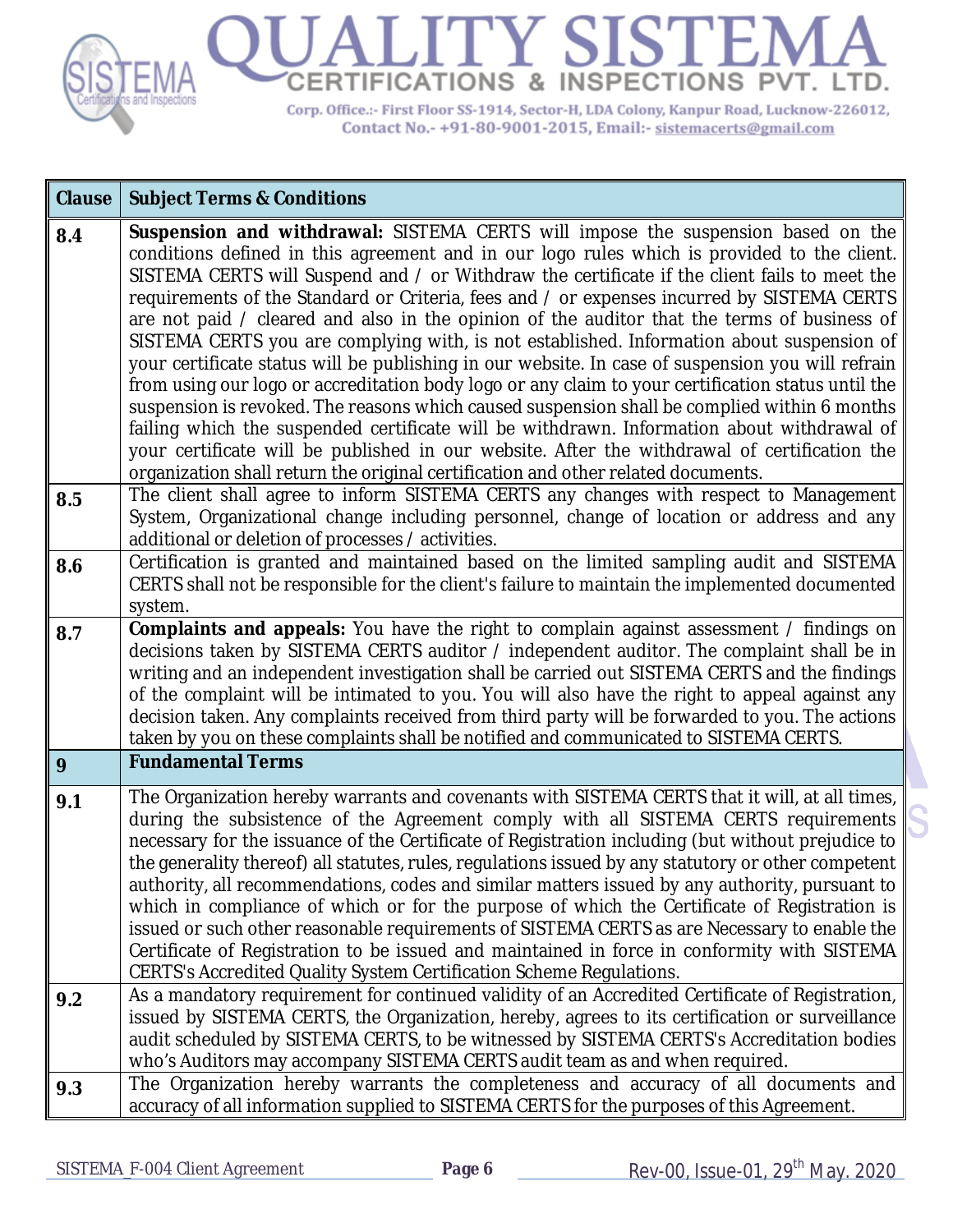

| <b>Clause</b> | <b>Subject Terms &amp; Conditions</b>                                                                                                                                                                                                                                                                                                                                                                                                                                                                                                                                                                                                                                                                                                                                                                                                                                |
|---------------|----------------------------------------------------------------------------------------------------------------------------------------------------------------------------------------------------------------------------------------------------------------------------------------------------------------------------------------------------------------------------------------------------------------------------------------------------------------------------------------------------------------------------------------------------------------------------------------------------------------------------------------------------------------------------------------------------------------------------------------------------------------------------------------------------------------------------------------------------------------------|
| 9.4           | The organization shall ensure that the information provided to SISTEMA CERTS by the<br>organization, relevant to its management system is kept updated and it shall promptly notify<br>SISTEMA CERTS of any intended change in its Management system which would significantly<br>affect the effective implementation of its management system. Changes such as contact address<br>and sites, legal status, scope of Certification, organizational structural changes needs to be<br>communicated to the SISTEMA CERTS. Also the organization is bound to inform SISTEMA CERTS<br>in without delay, of any significant events including, but not limited to fatal incidents, serious<br>injuries, occupational disease or legal action by a regulatory authority and inform the OHS<br>related findings by any third party at surveillance or recertification audit. |
| 9.5           | SISTEMA CERTS shall inform the client, in advance, of the information it intends to place in the<br>public domain                                                                                                                                                                                                                                                                                                                                                                                                                                                                                                                                                                                                                                                                                                                                                    |
| 9.6           | All other information, except for information that is made publicly accessible by the client, will<br>be considered confidential by SISTEMA CERTS                                                                                                                                                                                                                                                                                                                                                                                                                                                                                                                                                                                                                                                                                                                    |
| 9.7           | Except as required in this International Standard, is information about a particular client or<br>individual disclosed to a third party without the written consent of the client or individual<br>concerned. Will not be disclosed by SISTEMA CERTS.                                                                                                                                                                                                                                                                                                                                                                                                                                                                                                                                                                                                                |
| 9.8           | SISTEMA CERTS have a policy governing any mark that it authorizes certified clients to use. It<br>shall be provided with the certificate.                                                                                                                                                                                                                                                                                                                                                                                                                                                                                                                                                                                                                                                                                                                            |
| 9.10          | Certified organization shall not apply marks to laboratory test, calibration or inspection reports<br>such reports are deemed to be products in this context.                                                                                                                                                                                                                                                                                                                                                                                                                                                                                                                                                                                                                                                                                                        |
| 10            | <b>Significant Changes:</b><br>In the event of any significant change affecting the activity and operation of the organization,<br>SISTEMA CERTS may require to conduct a reassessment for further validity of the certification.                                                                                                                                                                                                                                                                                                                                                                                                                                                                                                                                                                                                                                    |
| 10.1          | Organization shall conform to the requirements of the SISTEMA CERTS when making the<br>references to its certification status in communication with media through internet, brochures<br>or advertising, or other documents                                                                                                                                                                                                                                                                                                                                                                                                                                                                                                                                                                                                                                          |
| 10.2          | Organization shall not use or present the use of certification document in a misleading manner<br>or make such statements.                                                                                                                                                                                                                                                                                                                                                                                                                                                                                                                                                                                                                                                                                                                                           |
| 10.3          | Upon suspension and withdrawal of certification, the Organization shall discontinue its use of all<br>advertising matter that contains reference to certification as directed by certification body.                                                                                                                                                                                                                                                                                                                                                                                                                                                                                                                                                                                                                                                                 |
| 10.4          | Organization shall amend all advertising matter when the sector and scope of certification has<br>been reduced                                                                                                                                                                                                                                                                                                                                                                                                                                                                                                                                                                                                                                                                                                                                                       |
| 10.5          | Organization shall not allow reference to its management system certification to be used in such<br>a way, as to imply that SISTEMA CERTS has certified a product or services or process                                                                                                                                                                                                                                                                                                                                                                                                                                                                                                                                                                                                                                                                             |
| 10.6          | Organization shall not imply that the certification applies to activities that are outside the sector<br>and scope of certification.                                                                                                                                                                                                                                                                                                                                                                                                                                                                                                                                                                                                                                                                                                                                 |
| 10.7          | Organization shall not use its certification in such a manner that would bring the certification<br>body and/for certification system into disrepute or loose public trust.                                                                                                                                                                                                                                                                                                                                                                                                                                                                                                                                                                                                                                                                                          |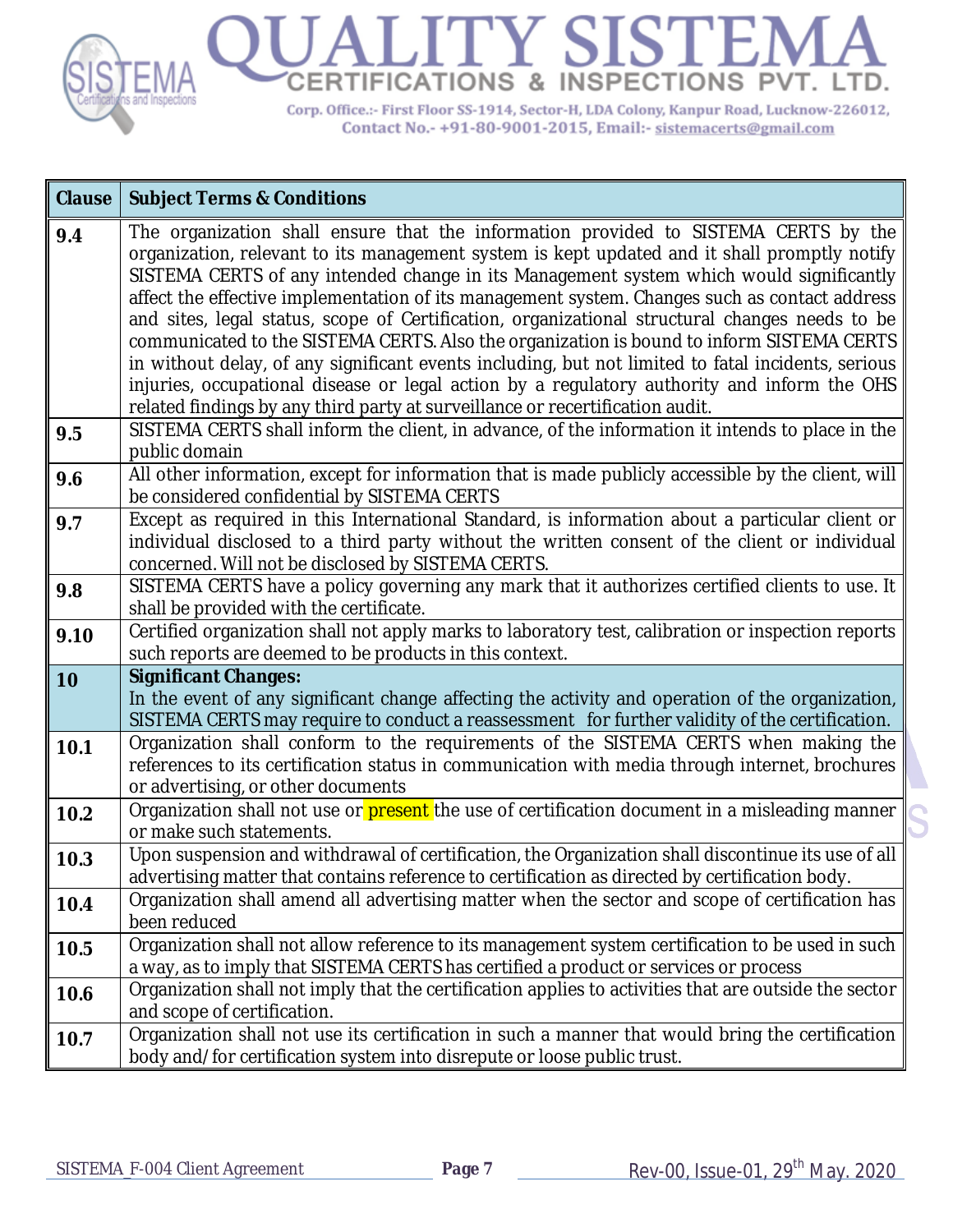

| <b>Clause</b> | <b>Subject Terms &amp; Conditions</b>                                                                                                                                                                                                                                                                                                                                                                                                                                                                                                                                                                                                                                     |
|---------------|---------------------------------------------------------------------------------------------------------------------------------------------------------------------------------------------------------------------------------------------------------------------------------------------------------------------------------------------------------------------------------------------------------------------------------------------------------------------------------------------------------------------------------------------------------------------------------------------------------------------------------------------------------------------------|
| 10.8          | SISTEMA CERTS shall exercise proper control of ownership and shall take action to deal with<br>incorrect references to certification status or misleading use of certification document marks<br>and audit reports. SISTEMA CERTS actions include request for correction and corrective action,<br>suspension, withdrawal of certification, publication of the transgression and it necessary, legal<br>action.                                                                                                                                                                                                                                                           |
| 10.9          | SISTEMA CERTS shall provide information of client's, address standard and scope in public<br>domain.                                                                                                                                                                                                                                                                                                                                                                                                                                                                                                                                                                      |
| 10.11         | Only to claim that they are certified with respect to those activities for which it has been granted<br>certification. In case of Test & calibration laboratory management system certification is not<br>equivalent to accreditation (as per ISO/ IEC 17025) of the testing or calibration laboratory and<br>no such claim shall be made.                                                                                                                                                                                                                                                                                                                                |
| 10.12         | Not to use certification/ Accreditation logos in such manner as to bring SISTEMA CERTS<br>Accreditation Body into disrepute and not to make any misleading or unauthorized statement or<br>incorrect references (such as claiming certification of locations/ activities/ sites not covered in<br>the scope) with respect to their certification. The customer shall ensure compliance to these<br>requirements while making reference to its registration or use of certification logo/ mark in<br>communication media such as Documents, brochures or advertising. The customer shall follow<br>the logo rules which be supplied along with the certificate, if issued. |
| 10.13         | To discontinue the use of all material containing any reference to their certification, if at any<br>time the certification is suspended or cancelled.                                                                                                                                                                                                                                                                                                                                                                                                                                                                                                                    |
| 10.14         | Not to use certification/accreditation logos to indicate that the product or service is certified by<br><b>SISTEMA CERTS.</b>                                                                                                                                                                                                                                                                                                                                                                                                                                                                                                                                             |
| 10.15         | SISTEMA CERTS may at any time, refuse to issue a certificate or suspend or cancel such<br>certificate in circumstances where, in SISTEMA CERTS's opinion, compliance with the specified<br>standard/specification (including not meeting the regulatory requirements) is not maintained<br>on continuous basis or conditions of this contract are not met. In case of cancellation, the<br>customer's name shall be removed from the register of certified companies and such<br>information may be available to public.                                                                                                                                                  |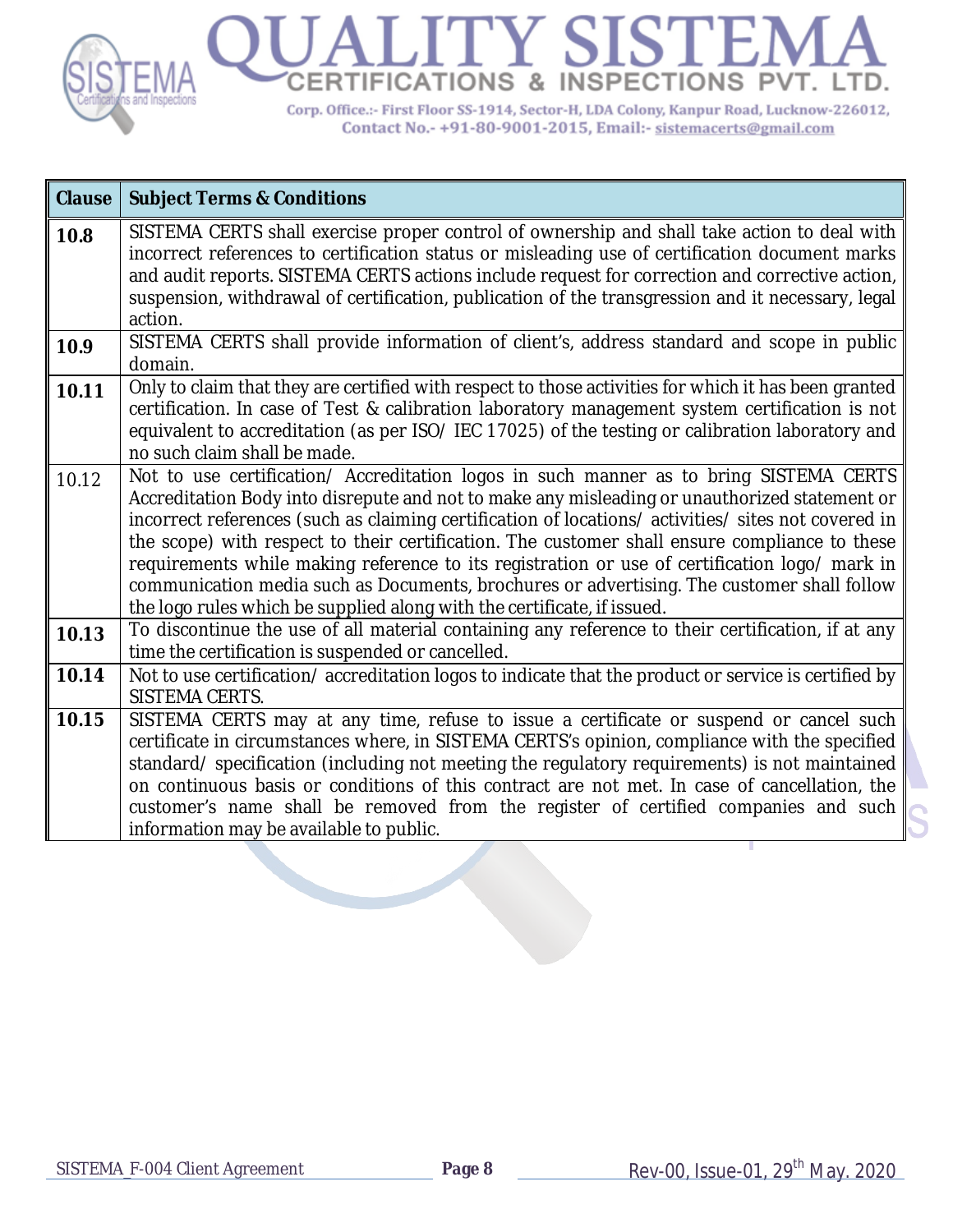

| <b>Clause</b> | <b>Subject Terms &amp; Conditions</b>                                                                                                                                                                                                                                                                                                                                                                                                                                                                                                                                                                         |
|---------------|---------------------------------------------------------------------------------------------------------------------------------------------------------------------------------------------------------------------------------------------------------------------------------------------------------------------------------------------------------------------------------------------------------------------------------------------------------------------------------------------------------------------------------------------------------------------------------------------------------------|
| 11            | Liability                                                                                                                                                                                                                                                                                                                                                                                                                                                                                                                                                                                                     |
| 11.1          | Except, in the case of deliberate neglect on the part of SISTEMA CERTS, its employees, servants<br>or agents, SISTEMA CERTS shall not be liable for any loss or damage sustained by any person<br>due to any act of omission or error whatsoever or howsoever caused during the performance of<br>its assessment, certification or other services.                                                                                                                                                                                                                                                            |
| 11.2          | In the case of neglect, as aforesaid, the limit of any loss, damage or otherwise SISTEMA CERTS<br>liability will be limited to an amount not exceeding the maximum fee (if any) charged by<br>SISTEMA CERTS for the particular service in respect of which the neglect arose. While the<br>restrictions on liability herein contained are considered by the parties to be reasonable in all the<br>circumstances, if such restrictions taken together or any one of them shall be judged to be<br>unlawful or unenforceable then said restriction shall apply with such words deleted or amended<br>or added. |
| 11.3          | The provision of this clause shall not apply to any death or personal injury but the Organization<br>shall maintain at all time adequate insurance sufficient to cover all liability that may arise as a<br>result of any matter arising in pursuant to this Agreement.                                                                                                                                                                                                                                                                                                                                       |
| 12            | <b>Force Majeure</b>                                                                                                                                                                                                                                                                                                                                                                                                                                                                                                                                                                                          |
|               | SISTEMA CERTS shall not be liable in any respect, should it be prevented from discharging such<br>obligations as a result of any matter beyond its control which could not be reasonably foreseen                                                                                                                                                                                                                                                                                                                                                                                                             |
|               |                                                                                                                                                                                                                                                                                                                                                                                                                                                                                                                                                                                                               |
| 13            | <b>Confidentiality and fundamentals</b>                                                                                                                                                                                                                                                                                                                                                                                                                                                                                                                                                                       |
| 13.1          | Except as may be required by Law, SISTEMA CERTS and the Organization will treat as strictly<br>confidential and will not disclose to any third party without prior written consent of the other,<br>any information which comes into their possession, the possession of their employees, agents or<br>others by virtue of this Agreement.                                                                                                                                                                                                                                                                    |
| 13.2          | SISTEMA CERTS shall, through legally enforceable agreements, follow policy to safeguard the<br>confidentiality of the information obtained or created during the performance of certification<br>activities at all levels of its structure, including committees and external bodies or individuals<br>acting on our behalf.                                                                                                                                                                                                                                                                                  |
| 13.3          | SISTEMA CERTS shall inform the Organization; of any information other then brief<br>particulSISTEMA CERTS of the organization about that SISTEMA CERTS shall place them, as per<br>then existing practice covering name, relevant nominative document, scope and geographical<br>locations in public domain. All other information, except for information that is made publically<br>accessible by the Organization, shall be considered confidential.                                                                                                                                                       |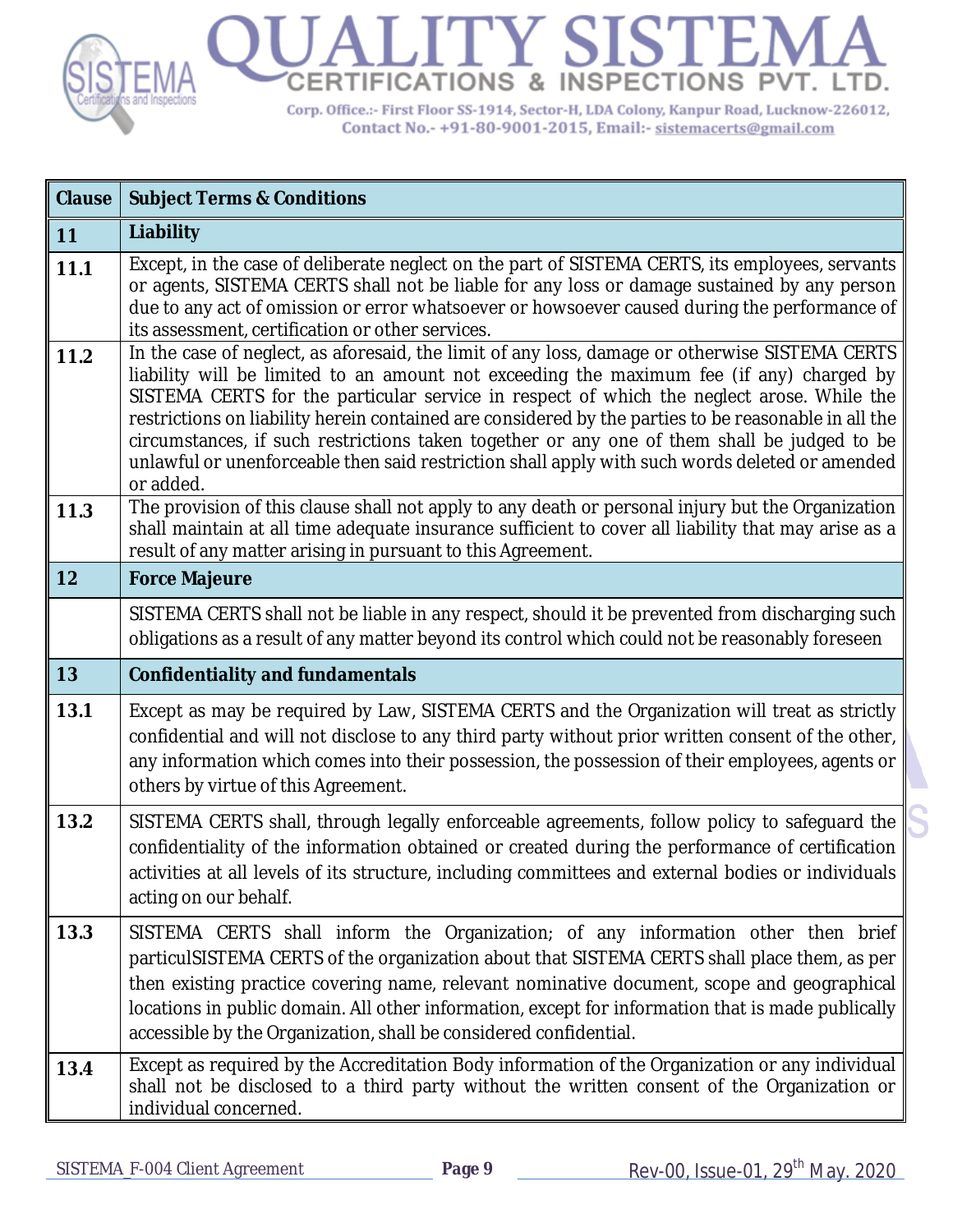

| <b>Clause</b> | <b>Subject Terms &amp; Conditions</b>                                                                                                                                                                                                                                                                                                                                                                                                                                            |
|---------------|----------------------------------------------------------------------------------------------------------------------------------------------------------------------------------------------------------------------------------------------------------------------------------------------------------------------------------------------------------------------------------------------------------------------------------------------------------------------------------|
| 13.5          | Where SISTEMA CERTS is required by law to release confidential information to a third party,<br>Organization or individual concerned shall, unless regulated by law, be notified in advance of<br>the information provided.                                                                                                                                                                                                                                                      |
| 13.6          | Information about the Organization from sources other than Organization i.e. complaints and<br>regulators shall be treated as confidential, consistent with the certification body's policy.                                                                                                                                                                                                                                                                                     |
| 13.7          | Personnel, including any committee members, contractors, personnel of external bodies or<br>individuals acting on the SISTEMA CERTS's behalf, shall keep confidential all information<br>obtained or created during the performance of the SISTEMA CERTS's activities.                                                                                                                                                                                                           |
| 13.8          | SISTEMA CERTS shall ensure the secure handling of all confidential information including<br>documents and records held by it.                                                                                                                                                                                                                                                                                                                                                    |
| 13.9          | When any confidential information is to be made available to any external bodies' i.e.<br>accreditation body, agreement group of per assessment scheme, SISTEMA CERTS shall keep the<br>organization informed.                                                                                                                                                                                                                                                                   |
| 14            | SISTEMA CERTS shall provide detailed description of the initial and continuing certification<br>activity, including the application, initial audits, surveillance audits, and the process for granting,<br>maintaining, reducing, extending, suspending, withdrawing certification and recertification and<br>the normative requirements for certification; in its website www.sistemacerts.com.                                                                                 |
| 15            | SISTEMA CERTS shall information about the fees for application, initial certification and<br>continuing certification in its Quotation.                                                                                                                                                                                                                                                                                                                                          |
| 16            | Client organization which is being audited shall                                                                                                                                                                                                                                                                                                                                                                                                                                 |
| 16.1          | Comply with certification requirements, make all necessary arrangements for the conduct of the<br>audits, including provision for examining documentation and the access to all processes and<br>areas, records and personnel for the purposes of initial certification, surveillance, recertification<br>and resolution of complaints, and to make provisions, where applicable, to accommodate the<br>presence of observers (e.g. accreditation auditors or trainee auditors); |
| 16.2          | SISTEMA CERTS shall provide documents describing the rights and duties of certified clients,<br>including requirements, when making reference to its certification in communication of any<br>kind in line with the requirements in 8.4 ISO 17021:2015 (Reference to certification and use of<br>marks)                                                                                                                                                                          |
| 16.3          | SISTEMA CERTS will make publicly available the information on procedures for handling<br>complaints and appeals.                                                                                                                                                                                                                                                                                                                                                                 |
| 16.4          | SISTEMA CERTS will give its certified clients due notice of any changes to its requirements for<br>certification and it will verify that each certified client complies with the new requirements                                                                                                                                                                                                                                                                                |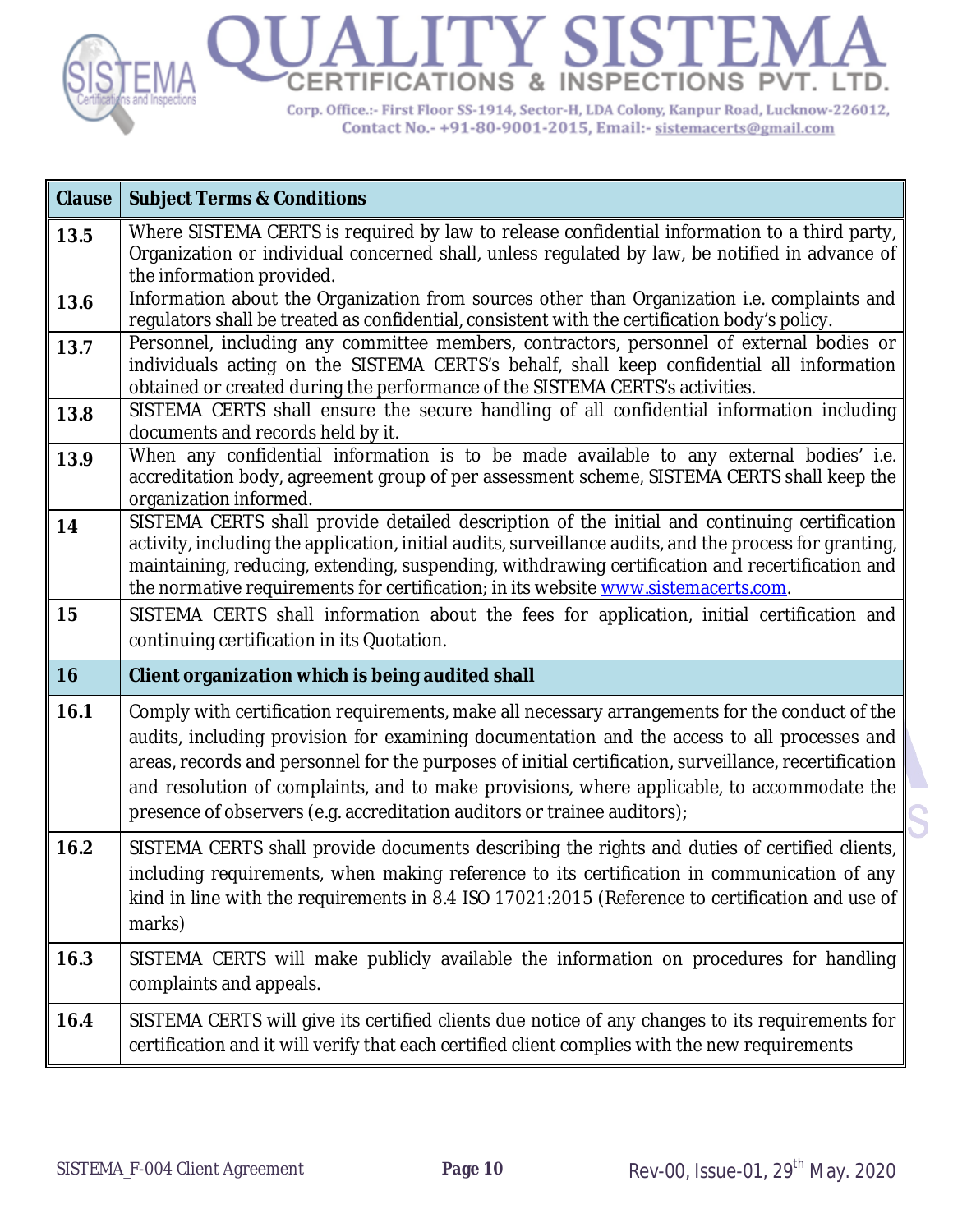

| <b>Clause</b> | <b>Subject Terms &amp; Conditions</b>                                                                                                                                                                                                                                                                                                                                                                                                                                                                                                                                                                                                                        |
|---------------|--------------------------------------------------------------------------------------------------------------------------------------------------------------------------------------------------------------------------------------------------------------------------------------------------------------------------------------------------------------------------------------------------------------------------------------------------------------------------------------------------------------------------------------------------------------------------------------------------------------------------------------------------------------|
| 16.5          | SISTEMA CERTS with legally enforceable arrangements to ensures that the certified client<br>informs the certification body, without delay, of matters that may affect the capability of the<br>management system to continue to fulfil the requirements of the standard used for certification.<br>These include, for example, changes relating to the legal, commercial, organizational status or<br>ownership, organization and management (e.g. key managerial, decision-making or technical<br>staff), contact address and sites, scope of operations under the certified management system,<br>and major changes to the management system and processes |
| 16.6          | Allow the Accreditation Board Assessors with or without SISTEMA CERTS Audit Team to verify<br>the relevant documents and records maintained for particular Management System<br>Certification, the information about the audit will be provided well in advance.                                                                                                                                                                                                                                                                                                                                                                                             |
| 17            | <b>Disputes</b>                                                                                                                                                                                                                                                                                                                                                                                                                                                                                                                                                                                                                                              |
|               | Any disputes or differences arising between the parties to this agreement, other than the<br>payment of agreed fees and expenses chargeable by SISTEMA CERTS for its services shall be<br>dealt with in accordance with the Appeals & Complaints procedure incorporated in the SISTEMA<br>CERTS's Accredited Management Systems Certification Scheme Regulations and is publically<br>available in the web site. In case(s) of disputes(s) which may arise between the parties with<br>respect to the execution, interpretation and performance of this Agreement, both parties shall<br>do their best to settle in an amicable manner.                      |
| 18            | <b>Certification Recommendation</b>                                                                                                                                                                                                                                                                                                                                                                                                                                                                                                                                                                                                                          |
| 18.1          | In the event of major non conformities being, Follow Up Audit will be conducted and the<br>organization needs to submit a Corrective action plan within 2 weeks. The corrective actions<br>being verified onsite and closed out through a Follow Up Audit within 4 weeks of the<br>assessment date, before certification is granted, or as decided by CEO, SISTEMA CERTS.<br>Recommendation for certification is made subject to successful closure of Major Non conformity<br>after the follow up audit.                                                                                                                                                    |
| 18.2          | Where the audit has revealed only minor non conformities which need to be addressed through<br>corrective actions, the certification may be recommended subject to the Corrective Action Plan<br>being submitted by the company within 2 weeks together with objective evidences of the<br>corrective actions taken. The corrective actions plan is required to be closed out upon physical<br>verification of the satisfactory implementation at the first subsequent surveillance audit.                                                                                                                                                                   |
| 18.3          | In the case of where "opportunities for improvement having been recorded during the<br>certification audit, the actions, as applicable, are observed for effectiveness at the subsequent<br>audit visit.                                                                                                                                                                                                                                                                                                                                                                                                                                                     |